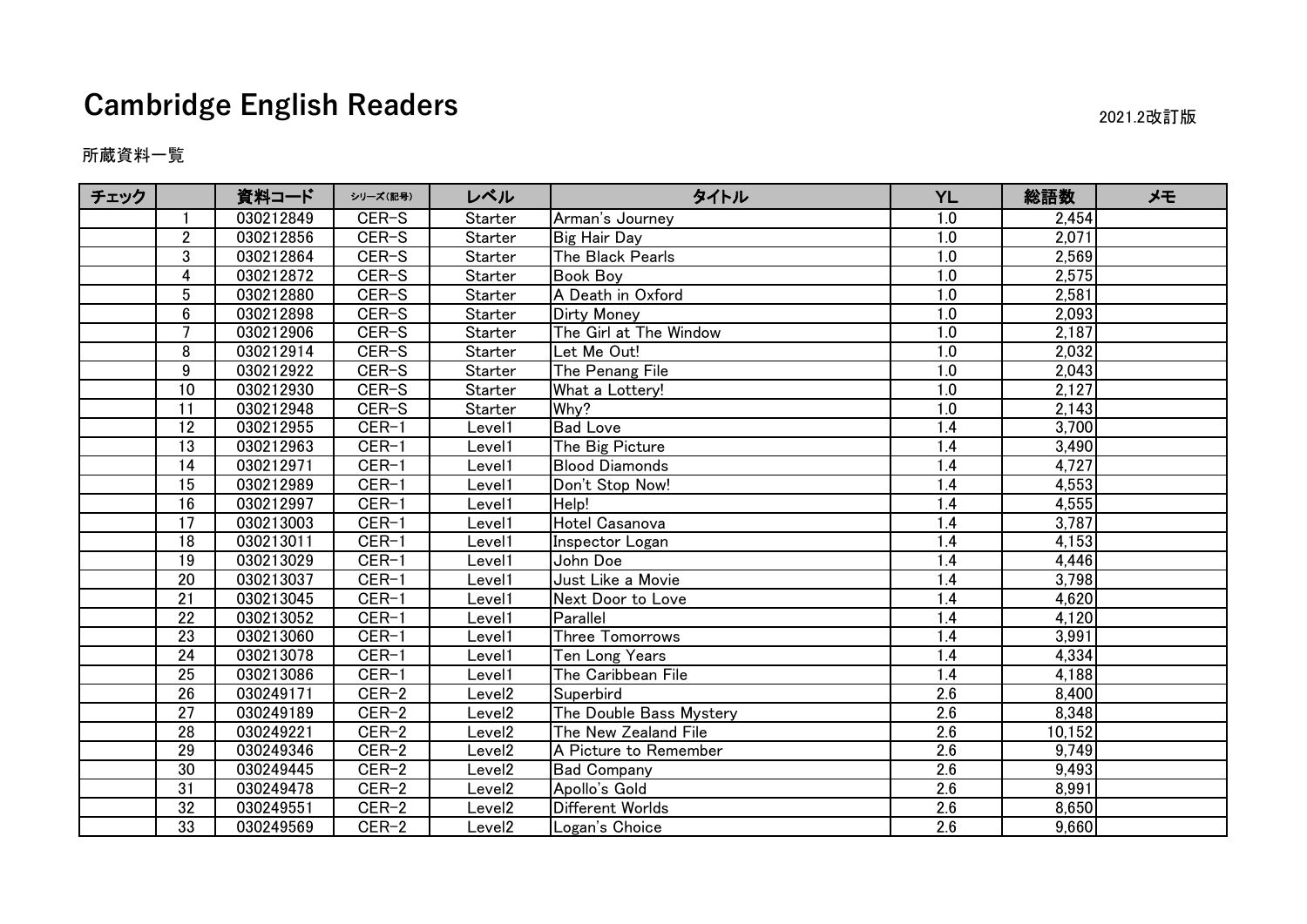| $\overline{34}$ | 030249577 | CER-2   | Level <sub>2</sub> | Jojo's Story                            | 2.6              | 9,280  |  |
|-----------------|-----------|---------|--------------------|-----------------------------------------|------------------|--------|--|
| $\overline{35}$ | 030249593 | $CER-2$ | Level <sub>2</sub> | Dead Cold                               | $\overline{2.6}$ | 9,545  |  |
| 36              | 030249650 | CER-2   | Level <sub>2</sub> | Within High Fences                      | 2.6              | 7,659  |  |
| $\overline{37}$ | 030249668 | $CER-2$ | Level <sub>2</sub> | <b>Circle Gemes</b>                     | 2.6              | 9,680  |  |
| $\overline{38}$ | 030249718 | $CER-2$ | Level <sub>2</sub> | One Day                                 | 2.6              | 9,726  |  |
| 39              | 030249809 | $CER-2$ | Level <sub>2</sub> | The Man from Nowhere                    | 2.6              | 8,410  |  |
| 40              | 030249197 | $CER-3$ | Level <sub>3</sub> | Double Cross                            | 3.6              | 14,950 |  |
| 41              | 030249239 | $CER-3$ | Level <sub>3</sub> | Not Above the Law                       | $\overline{3.6}$ | 15,197 |  |
| 42              | 030249247 | $CER-3$ | Level <sub>3</sub> | No Place to Hide                        | $\overline{3.6}$ | 15,212 |  |
| 43              | 030249320 | $CER-3$ | Level <sub>3</sub> | Tales of the Supernatural               | $\overline{3.6}$ | 15,814 |  |
| 44              | 030249353 | $CER-3$ | Level <sub>3</sub> | The Lahti File                          | 3.6              | 13,907 |  |
| 45              | 030249379 | $CER-3$ | Level3             | A Puzzle for Logan                      | 3.6              | 14,506 |  |
| 46              | 030249387 | $CER-3$ | Level3             | How I Met Myself                        | 3.6              | 12,597 |  |
| $\overline{47}$ | 030249395 | $CER-3$ | Level3             | The Beast                               | $\overline{3.6}$ | 13,866 |  |
| 48              | 030249502 | $CER-3$ | Level3             | The House by the Sea                    | $\overline{3.6}$ | 15,919 |  |
| 49              | 030249544 | $CER-3$ | Level3             | Two Lives                               | 3.6              | 14,404 |  |
| $\overline{50}$ | 030249585 | $CER-3$ | Level3             | Just Good Friends                       | 3.6              | 13,199 |  |
| 51              | 030249601 | $CER-3$ | Level3             | The Ironing Man                         | 3.6              | 14,923 |  |
| 52              | 030249635 | $CER-3$ | Level <sub>3</sub> | Eye of the Storm                        | $\overline{3.6}$ | 14,146 |  |
| 53              | 030249726 | $CER-3$ | Level <sub>3</sub> | <b>Wild Country</b>                     | 3.6              | 15,144 |  |
| 54              | 050411982 | $CER-3$ | Level <sub>3</sub> | <b>Strong Medicine</b>                  | 3.6              | 13,720 |  |
| 55              | 030249205 | $CER-4$ | Level4             | Man Hunt                                | 4.5              | 20,497 |  |
| 56              | 030249254 | CER-4   | Level4             | <b>Berlin Express</b>                   | 4.5              | 20,817 |  |
| 57              | 030249262 | CER-4   | Level4             | The University Murders                  | 4.5              | 18,691 |  |
| 58              | 030249296 | $CER-4$ | Level4             | Nothing but the Truth                   | 4.5              | 19,986 |  |
| 59              | 030249437 | CER-4   | Level4             | In the House                            | 4.5              | 20,187 |  |
| 60              | 030249494 | $CER-4$ | Level4             | A Matter of Chance                      | 4.5              | 17,830 |  |
| 61              | 030249536 | $CER-4$ | Level4             | The Amsterdam Connection                | 4.5              | 19,110 |  |
| 62              | 030249619 | CER-4   | Level4             | The Lady in White                       | 4.5              | 20,964 |  |
| 63              | 030249684 | CER-4   | Level4             | <b>Staying Together</b>                 | 4.5              | 18,910 |  |
| 64              | 030249742 | $CER-4$ | Level4             | Love in the Lakes                       | 4.5              | 19,502 |  |
| 65              | 030249759 | CER-4   | Level4             | The Fruitcake Special and other stories | 4.5              | 18,036 |  |
| 66              | 030249767 | CER-4   | Level4             | High Life, Low Life                     | 4.5              | 18,358 |  |
| 67              | 030249775 | $CER-4$ | Level4             | But Was it Murder?                      | 4.5              | 17,857 |  |
| 68              | 030249783 | CER-4   | Level4             | <b>When Summer Comes</b>                | 4.5              | 21,914 |  |
| 69              | 030249213 | $CER-5$ | Level <sub>5</sub> | Dragon's Eggs                           | $\overline{5.5}$ | 25,405 |  |
| 70              | 030249270 | $CER-5$ | Level <sub>5</sub> | Death in the Dojo                       | 5.5              | 20,873 |  |
| 71              | 030249288 | CER-5   | Level <sub>5</sub> | The Sugar Glider                        | 5.5              | 22,922 |  |
| $\overline{72}$ | 030249304 | CER-5   | Level <sub>5</sub> | <b>Emergency Murder</b>                 | 5.5              | 21,172 |  |